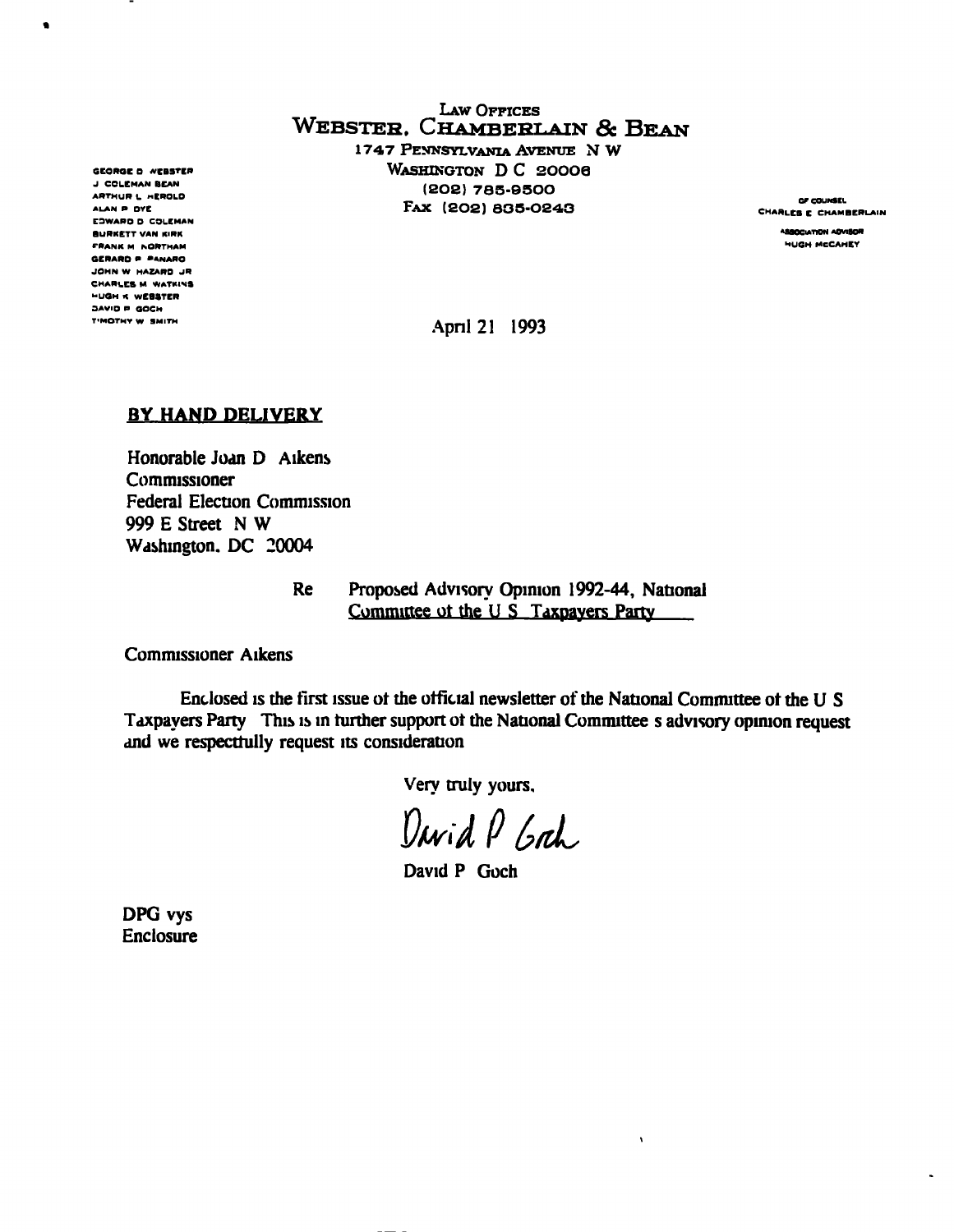

## **EXECUTIVE COMMITTEE**

Ted C -\dams Ir Chairman William K Shearer  $V$ u e-Chairman Julie Makimaa Sei retaru loe Sanger Treasurer William C Coodloe Parliamentarian

I

James N Clvmer Chairman Eastern States Randon Bragdon Co-Chairman Eastern States Waslev Krogdahl Chan man Southern States Karl Falster Co-Chamman Southern States Robert E Tisch Chairman Central States Frederick A Woltmann Co-Qiairman, Central States Daniel Hansen Chairman Western States Jack Phelps Co-Chairman, Western States

> Members *i* x-otticio Stephen C Graves Albion W Knight, Jr Howard Phillips

450 Maple Avenue East Vienna Virginia 22180

> Pubi i. land paid lor bvihe L S Taxpayers Pan\ \jiiunalComnunce JoeSanger Treasurer

Dear USTP Supporter,

We are pleased to send you this initial edition of the USTP Quarterly Review which will be produced once during each threemonth period to keep you posted on the ideas, as well as the activities of USTP leaders and activists

**TEGHESIMENSEN** 

This first edition features the remarks of 1992 U S Taxpayers Party presidential nominee, Howard Phillips, at the closing session of the post-election meeting of the National Committee of the U S Taxpayers Party (held at the Hyatt Regency Hotel in Louisville, Kentucky) on Friday, December 11, and Saturday, December 12, 1992

Sincerely

weaver

Executive Director

irst of all, let me tell each of you how much I appreciate your travelling to Louisville, many of you in bad weather, many of you from long distances, to be part of this meeting

of you in bad weather, many of you from long distances, to be part of this meeting<br>I don't see any dejection on any faces here—I see a spirit of optimism I think<br>everyone agrees that, for us, 1992 is a year of victory, bec I don't see any dejection on any faces here—I see a spirit of optimism I think everyone agrees that, for us, 1992 is a year of victory, because this is the year we got started, position to use the next four yeas And, that is our intention

There is no way that I could thank each of you to the extent that you deserve to be thanked You are unusual people You are people who have not only discerned the problems confronting our nation, you're people who reached correct conclusions about those problems and resolved to take action in an effort to deal with those problems All of you made sacrifices during the past yearfinancial sacrifices, sacrifices of tune, and potential sacrifices of reputation

I enjoyed the year very much I have no regrets, except that I was not wiser in some respects and that I didn't do certain things better I regret the mistakes that I made

In terms of the effort, in general, I am very proud of what you did and am very proud to be associated with a group of people who were paid the highest compliment that the national media could present Having found nothing for which they could excoriate you, they chose to ignore you and me You know, when you think about it, that really is a compliment. If we had been so outrageous as to be susceptible to extraordinary denunciation and ridicule. I assure you the media would have done it But what we were saying throughout this campaign was simple, it was truthful, it was right on the money, and it was nght on everything else. So those who disagreed with us chose to ignore us

I think it is important for us to look back and recall what was discussed this morning and that is that the votes we got were not votes that came to us by accident. It would have been very hard for those people to vote for us by accident Theycouldn'thavefoundus On many ballots we were buned toward the end In Massachusetts, my home state, we were not only at the very end of the ballot, they didn't even list our first names or the name of our party It just said "Phillips and Knight, Jr " as a part of a long list of candidates

In the state of Utah, there was a vast array of candidates and we were in an entirely separate section of the ballot from many of the people who were presidential candidates The people who supported our effort were people who were reached by you and, to some extent, by me, during the campaign

Since we are not on the verge, yet, of cracking the national media wide open, for the foreseeable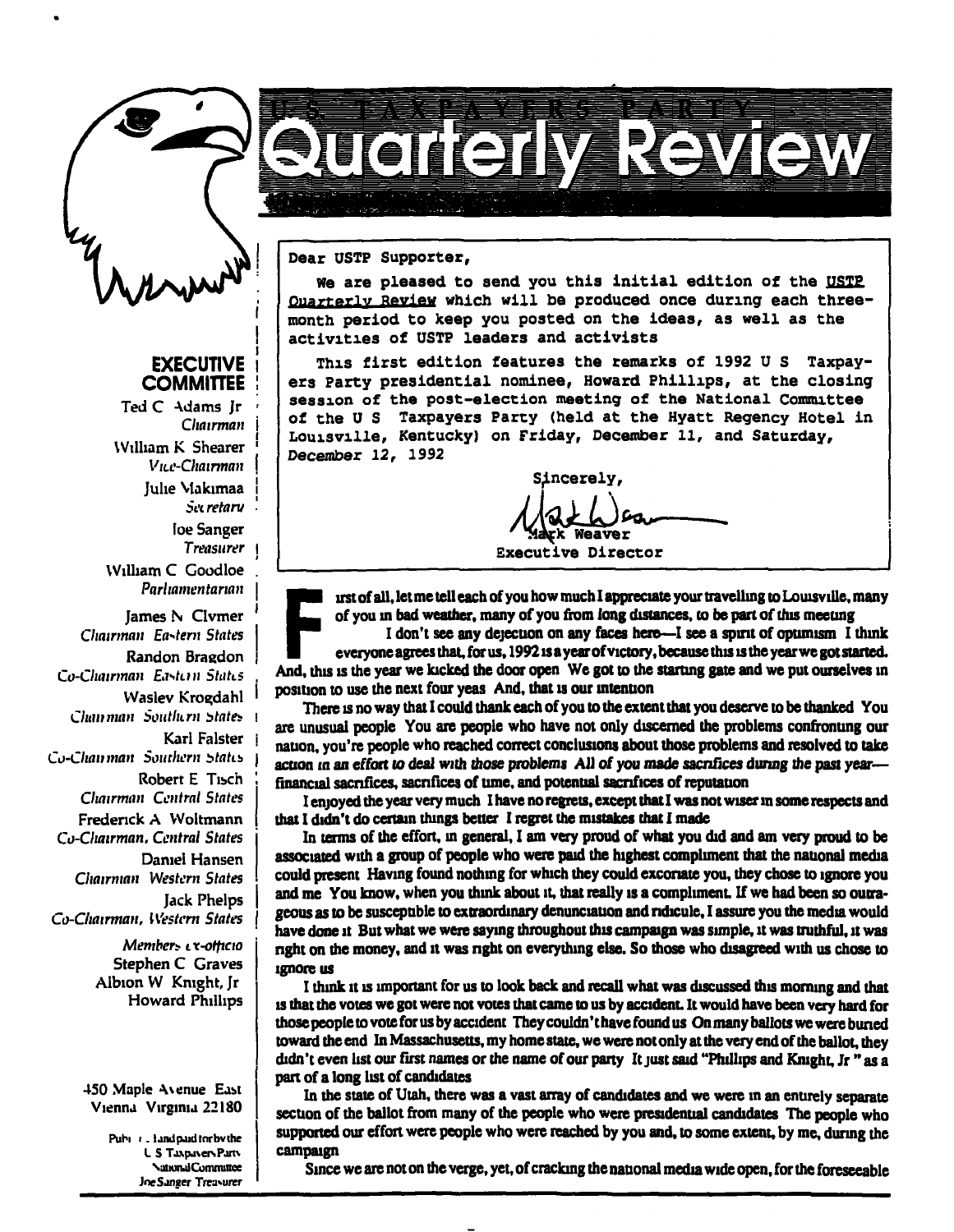future we have to focus on the real value of what we can do, one person at a time

I remember a discussion I had with Jan [Conner], and, to some degree, I discounted the value of write-in votes And it's still difficult to get write-in votes. If your name is not on the ballot, you are not likely to have many votes accumulate

I know of many cases where we were qualified as write-ins. where people voted for us, and their votes weren't counted I received a letter recently from a women who said x members of her family voted for us They all swore that they did But only<br>a tiny fraction of those had<br>their votes counted in this one

their votes counted in this one community That kind of thing happens. But. don't underestimate the value of what we do, one by one by one, one at a tune

Most of what I have to say about the election, I said in the two editions of my news-

letter that I published after the election Let me just go back over some of that and underscore those points

I said that when Resident Reagan came to office, most conservative and Christian activists went to sleep They had a wake up call when Bill Clinton was elected But, unfortunately, I don't think they have learned much in the last twelve years I don't think that the election of Bill Clinton helps us It doesn't help our cause

Many of you with whom I discussed the matter during the campaign, know that I believe that we would have been better off. practically, if Bush had won rather than Clinton The reason is very simple If the collapse comes under a Republican president, people don't look to the Republicans for the answer If it comes under a Democratic president, they are more inclined to go back to the Republicans

It's my strong feeling that, had George Bush been reelected narrowly this year, with less than 50% of the vote, with perhaps something like the 43% that Bill Clinton won, there would have been such outrage at his policies over the next two years that conservatives and Christians, in general, would be fleeing actively from the Republican ticket in 1994 I think, had that happened, we would not have had to do so much work on recruitment. A lot of people would have been coming our way

Just take a look at some of the things that George Bush has done since the election, that he would not have done before I don't remember them all, but I have some of them coming out in my newsletter in the next couple of weeks. He signed some executive orders that he didn't dare sign in the campaign. There was one signed on November 4, releasing substantial funds to

"... what we were saying throughout this campaign was simple, it was truthful, it was right on the money, and it was right on everything else. So those who disagreed with us chose to ignore us."

\_^^^^^^^^\_^^^^^^\_\_ international bodies I think he knows that many people would have questioned his rapid moves for a New World Order, escalated since the election, if they had occurred before election<br>day

I think it is unlikely, had Bush still been campaigning, that Ronald Reagan would have

said what he did, embracing a New World Army as a desirable concept, when he was in London recently

I don't think we would have had the degree of quiet, which there now is, about the statement of George Bush the other day, that the United States is, in effect, prepared to guarantee the safety of the Ukraine in the event that they are attacked by Russia That is another place for us to go to war under the New World Order It got hardly a note in the newspapers

In one of the most significant decisions made by a modern American president-George Bush said that he would, in effect. promise the Ukraine that, if they signed up on his START treaty and surrendered some weapons, or at least moved them out of their silos, that he would bear witness to a pledge by the Russians not to attack the people of the Ukraine Very dangerous<sup>1</sup>

I could give you 15 or 20 incredible things that have happened since November 3 on the part of George Bush that have barely been noticed

Mrs. Howard Phillips (Peggy) and children Samuel and Alexandra listen attentively to platform proceedings at the USTP National Convention in New Orleans, September 5,1992.

In any event, my thesis is that, had he won, there would





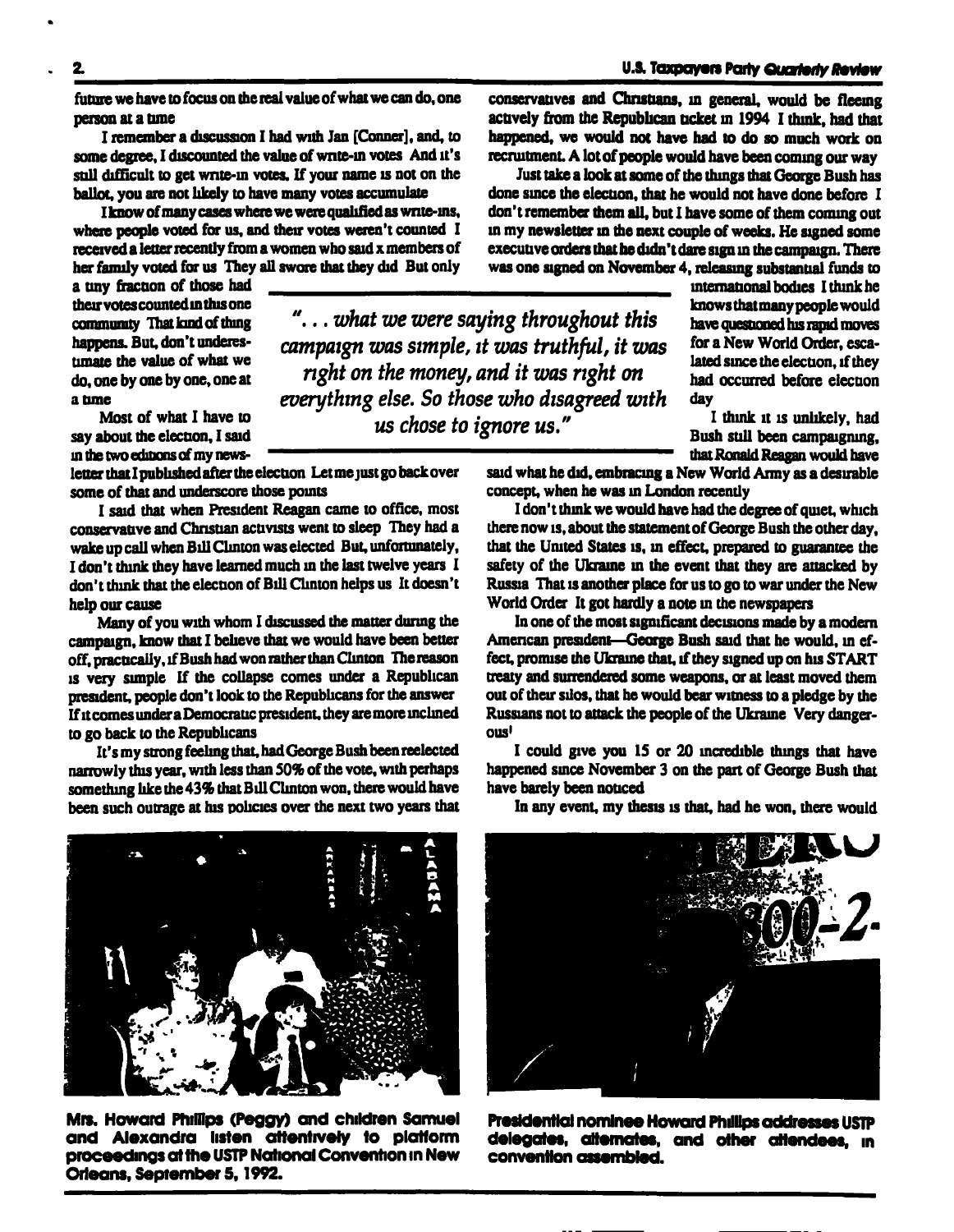have been such outrage that we would have done very well in 1994 But, he didn't win He could have won right up to the last minute. There have been all kinds of surveys that show a significant number of people did not decide until the last two weeks of the campaign

There were enough people undecided, nght up to 2 or 3 days before the election, so that Bush could have won If he had attacked Clinton, for example, for proposing the homosexualization of the U S Armed Forces, that issue, in and of itself, would have caused Clinton's defeat

Floyd Brown took a survey (it has been in my newsletter, if you have seen that edition), which was taken on election day before the results were announced and as the people were you have seen that edition), which was taken on election day<br>before the results were announced and as the people were<br>leaving the polls Among the<br>people who said on election

> "Winning the election is not the only objective. It's taking back the government that is the objective. And that is what we have to keep uppermost in our minds. "

people who said on election day that they had voted for Clinton and Gore, something like 20% indicated that they would not have voted for Clinton and Gore if they had known that he favored the homosexualization of the

Armed Forces It was known he favored it because he publicly stated it and the pollster asked that question But it didn't become an issue until after the November 3 results were in

There were so many issues that Bush could have used if he had been comfortable with them In state after state, even where the pro-family position was a minority position—as in Oregon on the homosexual referendum, as in Maryland on the Right to Life reterendum—even in those states. Bush's vote was below what was perceived to be the hard core pro-family, antihomosexual, anti-abortion position

So, there were so many ways Bush could have won From our standpoint, we would have been better off if he had. but he didn't As a result, you have a situation in which (for the foreseeable future) the Republicans are going to stay Republicans We are not (soon) going to get (armies of) refugees from the Republican Party The Christian Coalition is going to be with the Republican Party for the next four years Phyllis Schlafly is going to be with the Republican Party for the next four years Pat Buchanan is going to be with the Republican Party for the next four years

Let's not kid ourselves Let's not fool ourselves into thinking that, because Bill Clinton is in the While House, they are going to conclude that the Republican Party is no longer their home Uh-uh' More than ever, they are going to reintorce their ties to the Republican Party and say that, "Yes, the roulette wheel is crooked, but it's the only game in town "That's their philosophy So they're going to keep playing that game on that crooked roulette wheel and they are going to fight over the carcass for the next four years

It may well be that, if a conservative isn't nominated (and I really don't know anyone who qualifies [with the possible exception of Pat Buchanan] within the Republican context, as approximating the views of this party, and I think it is extremely unlikely that he would be the nominee), it's possible that someone might be nominated with the support of the Christian Right and of conservatives within the party, but that doesn't make that person a conservative

Ed Franu of Wisconsin was pointing out to me that his Governor, Tommy Thompson, who is the hero of many national conservative activists because of his reputation on welfare reform, has basically said that he would ditch the pro-life position in order to win votes

The reasons we left the Republican Party are still there That doesn't mean that others are going to see it the same way That is because they, and to a lesser extent, we, have confused the reasons for their political participation There are many reasons why we get involved in politics, but the only good reason is to help protect our political rights, to help prevent our government from abridging those rights, to help, as we say repeatedly, restore this country to its Biblical and Constitutional

> underpinnings and to make it, once again, a righteous nation, which it in no way is today

> That is why we got into politics But what do we do after we are here? I would submit, and I did submit during the campaign, that, without in any way disagreeing with the propo-

sition that, in our republic, as initially conceived, the most important offices ought to be the ones closest to the people—the county governments, the state legislatures, etc,—the fact of the matter is that today that is mythology We want to make it that way again, but today it is mythology

The fact of the matter is the only government that counts today, ultimately—it's wrong, but it's true—is the Federal government. The Federal government has usurped the authority of the local governments It has usurped the authority of the state governments And we can't make local government important again until we strip the Federal government of the authority which it has unlawfully and illegitimately usurped

In terms of doing that with the Federal government, as a practical matter, there is only one way we can do it That's by capturing the presidency We will never take this country back—(not 'never'—that is a big word), but in the foreseeable future, we are not going to take this country back until we first



Brig. General Albion Knight (USA-Ret.) and his wife, Nancy, accept the convention's applause, as USTP Vice Charman Bill Shearer looks on, following selection of Vice Presidential nominees.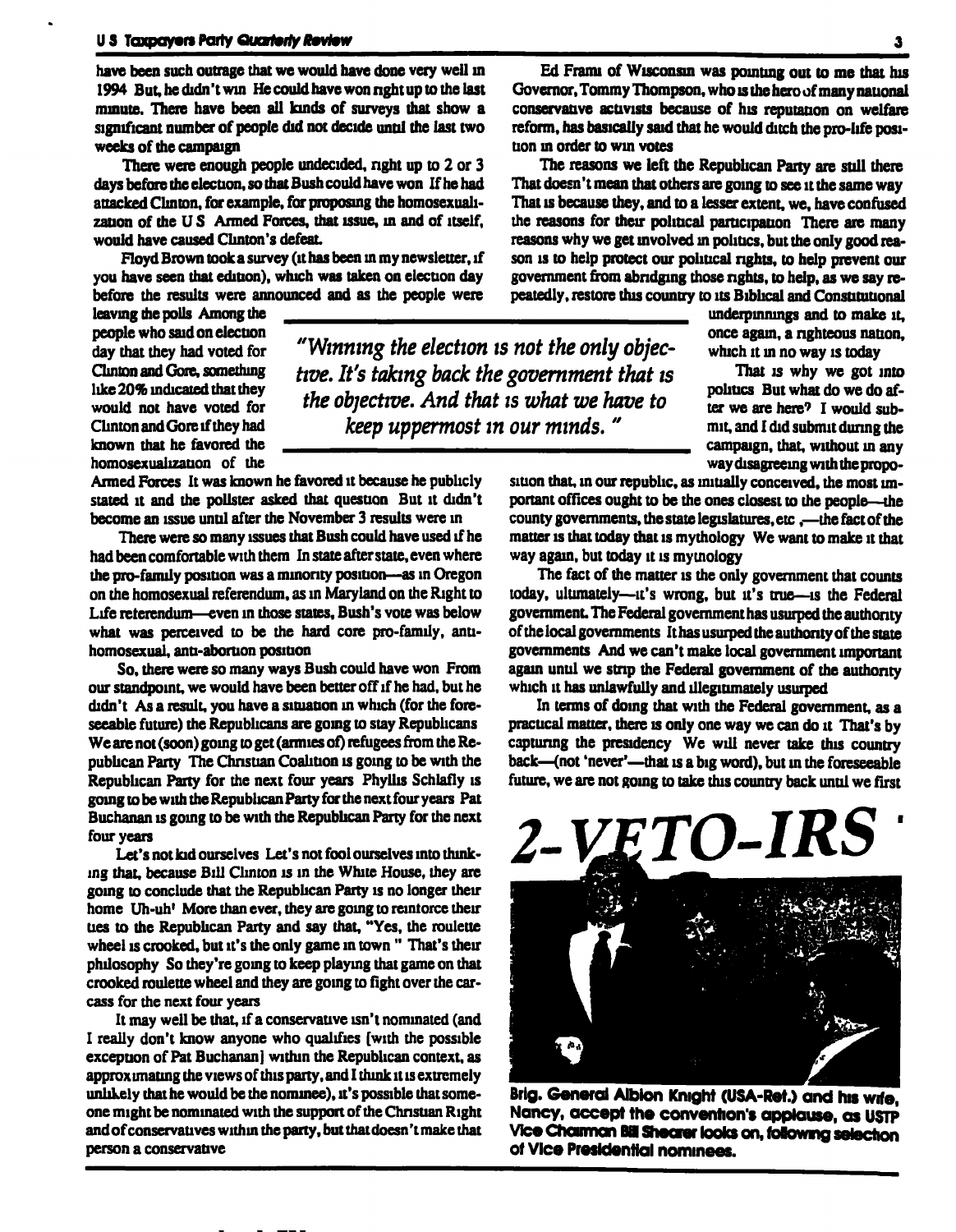capture the presidency We are not going to be able to get two Vice Chairman Bill [Shearer] that one of the things to be thirds in both houses of Congress more readily than we can get a president The maihematics of the Constitution is such diat it is much easier to recapture die government by controlling die presidency than in any other way

So our goal has to be to win an election in which we elect a president And as a predicate to fulfilling that goal, we do need to elect people to some state and local offices, so we can establish our credibility, so we can lay the groundwork for an effective national effort. But those state and local efforts will become truly meaningful only after we have done what we have to do at the Federal level

And it isn't just winning the election that should be our objective Each of us, at one time or another in our lives, has known someone who has won an election We may not have won them ourselves We may not have been on the winning side I have had a few victories But winning the election is not the only objective It's taking back the government that is the objective And that is what we have to keep uppermost in our minds

As I see it, my goal in politics is not to win every election, or two thuds of die elections, or a majority of die elections My goal is to recapture die government long enough and with enough potency to set dungs right and to do it in a way, that for a while, at least, it won't much matter who is in charge We can then go back to our normal pursuits

Anstotle to the contrary notwithstanding, man is not supposed to be "a political animal " He is supposed to serve his Lord and his family Not everything in life should be

politicized Because we have departed from the original structures of the nation, our society has become govemmentalized and politicized We need to degovernmentalize and depoliticize, and deregulate, and detax, and deconstruct die bad things that have happened

So our goal—my goal—is to capture the government once—to put in a president once—for one term, with the support of one third plus one in one House as a minimum, and with an agenda for action so that the tune will be used—and with enough support so that, if the president is shot the vice president will have the same script, and if the vice president is shot, the person behind him will have die same script—so that everyone will be playing from die same sheet of music, and die personalities don't count nearly as much as the plan and die program

I believe that die day when we get die chance to do it will come more readily if we are soon prepared to exercise die authority of office well We need to think out in extraordinary detail, what must be done to deconstruct die humanistic globalist socialism which has been imposed upon us throughout this century

For that reason, I propose to Chairman Ted [Adams], and

undertaken during 1993 by the U.S Taxpayers Party be the establishment of a shadow government

We should involve people in preparing to govern We should identify the people whom we would put in charge of the Department of Health and Human Services, not because we think it should continue, but because we need to be ready to close it down We need to think about who is going to close down the IRS for us. We need to know whom we are going to put in charge of the Defense Department and the State Department

You know, most people who didn't read my newsletter didn't know that they closed down SDI as one of the final acts of the Bush administration Cheney and Bush closed down a key element of SDI, thus making it impossible for us to have a strategic defense until the year 2002, at the earliest All of these things are going on But we need to think ahead of time to what we are going to do when we win

We have to assume that, if the country is to be saved—if it is in God's Divine plan that America be restored and rescued—

> ' we have to assume that we are going to be die instrument for doing it

> We have to assume it is, therefore, our responsibility to figure out how we are going to do it It may well be that the reason George Bush didn't win is that we were not ready, and that we need at least tour years Maybe we need more than four years

> Let's use the tune we have I urge Ted and Bill and the rest of you to give serious consideration to die creation of a shadow government

> Another good thing about that is that we can involve

people in the party who are not interested in die nuts and bolts There are many great people who were at our National Convention, who are men and women of ideas, rather than of political involvement

By giving them assignments of a policy nature, so that they are charged with responsibility for an administrative and legislative agenda on the assumption that we are going to win, we can involve them, we can use die time

If we have a shadow government—if we have a shadow Defense Secretary—if we have a shadow IRS commissioner a shadow Treasury secretary, etc—in addition to helping us hasten the day when we will have the chance to govern, it will also give us a group of additional spokesmen who will be available for commentary on radio talk shows, television programs, and in newspapers It will encourage them to think about the issues of the day It will mean that, whenever the new radical Marxist, Left-Wing HHS secretary appointed by Bill Clinton, does something outrageous, our HHS secretary has a statement on it

The media will know to go to our HHS secretary as the person for die US Taxpayers Party comment on that issue That

" It is very important in all of our thinking and in all of our discussions with others to recognize that, yes, someday, we want a situation where the most important office in the land, is the local county commissioner, or the person who runs the local government But, that day isn't here now, so whatever we do has to be directed toward recapturing the Federal government long enough so that we can put out of business so much of that which is harmful."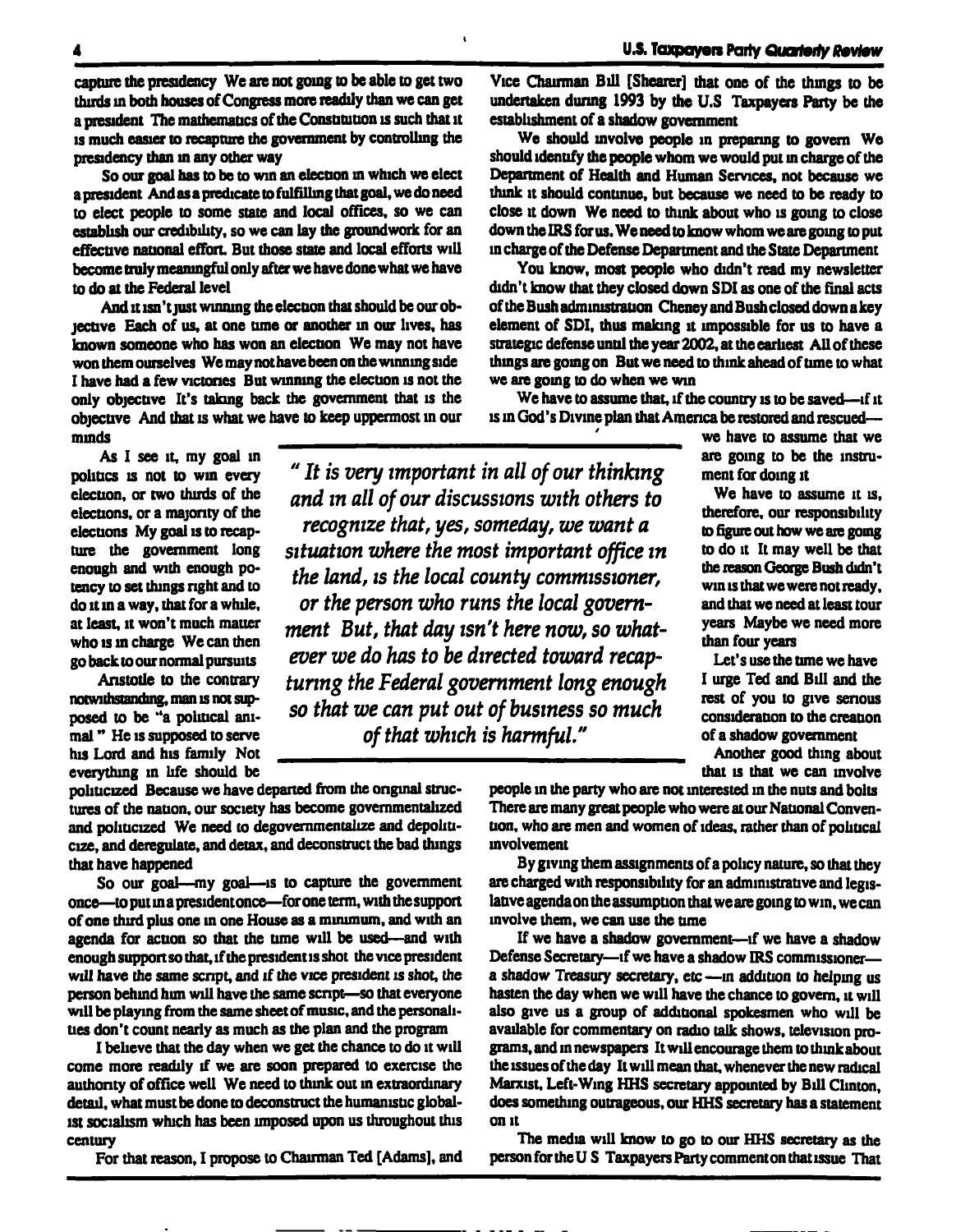is one inexpensive way for us to generate some coverage. It is also a good way to do what Bill spoke of earlier in context of the newsletters—to recognize people

We don't have real jobs to give out, but, just as they sell futures on the exchange. (I won't use the word sell, but) we can certainly anticipate future involvement by recognizing people who are qualified to be Cabinet secretaries, department heads,

and heads of the regulatory agencies which we are going to abolish

I think that these are very important things for us to do It is very important in all of our thinking and in all of our discussions with others to recognize that, yes, someday, we want a situation where the most important office in the land, is the local county commissioner, or the person who runs the local government. But. that day isn't here now, so whatever we do has to be directed toward recapturing the Federal government long enough so that we can put out of business so much of that which is harmful

I did a column for USA

Today a week ago on the role of Hillary Clinton It didn't run They called me and asked me to write it, then they didn't like it, so they didn't run it I didn't volunteer. I was drafted, but I was rated 4-F because of the approach which I took

In the article, I said more concisely and eloquently than I am about to say, that this country, under Ms Hillary, is in for some real problems because she knows the territory She was the head of the Legal Services Corporation under the Carter administration, and she has already gained experience in the assignment of hundreds of millions of your tax dollars to Leftwing activist groups She knows the rules—she knows the regulations

There was an article in the Village Voice which said that Clinton is going to rely heavily on nonprofit organizations to carry out his agenda The whole thrust of the Great Society was to change the political dynamic of the United States to go outside the political parties, to go outside the electoral process, to go outside the marketplace, by providing tens, and now hundreds, of billions of dollars in ideological patronage for activists of the radical Left

The tragedy of the Republican Party is they never closed them down They never cut them off They changed a few names at the top, but they never cut out the cancer They even increased the money for the cancer They even increased the money to go to their Left-wing enemies Now, they have no basis for criticizing what Bill Clinton is going to do and what Hillary is going to do

Until we close down the armies of the Left, we are not going to win It's bad enough that they can outspend us lens of millions to nothing, in the political process, and hundreds of millions to

nothing on the television screens What is even more outrageous is they get hundreds of millions of our tax dollars to advance their outrageous Left-wing agenda We have got to close down their public subsidies

Over the years, thud parties which didn't succeed in becoming major parties or first parties, have tended to be parties which were out front on certain issues And those parties tended

".. not one baby was saved by all the votes [pro-lifers] cast for Ronald Reagan and George Bush. What they did was give up seat, after seat, after seat, after seat on the U.S. Supreme Court to Justices who refuse to acknowledge that the unborn child is a human person created in God's image, which, under the Constitution of the United States, is not only entitled to, but is required to be accorded protection for its right to life ..The Republicans are not going to make an issue of that—they are embarrassed to be associated with all those pro-lifers."

^^^^^^^^^^^^^ to go out of business when the major parties stole their agenda. The Socialist Party went out of business when the Republicans and the Democrats adopted their platform They had lost their reason for existence That's why there is no longer a Socialist Party The old Populist Party of the 1890's died when Teddy Roosevelt, then Woodrow Wilson, in different ways, adopted much of the agenda of the old Populist Party

Now it is still true that our party can be out in front ot the other parties, but there is a difference now The other parties will never accept our position on these issues They could buy what the Socialists were

saying—they could buy what the old Populists were saying but they will never buy what we are saying They have a vested interest in that which we oppose

Now, let me just throw out some thoughts on issues which I think are going to be increasingly important over the next few years

I think one way to build the party in many states is to advocate closing down the government schools I did not always have this view I went to a very good government school when I was a kid, and I used to believe that what we had to do was improve public education I think it is long past that time I don't think that can any longer be

done The reason public schools woriced, was because there was aconsensus about what we believed and who we were And, yes, there were doctrinal differences and sectarian differences and other differences, but that which we had in common with one another was greater than that which separated us, one from another

It is no longer true, folks, no longer true Look what is happening in New York



City You've got a com- Dr. Stephen C. Graves<br>missioner, Joe Fernandez. Vice Presidentical Nominee Vice Presidential Nominee who just published a book Louisiana. Wyoming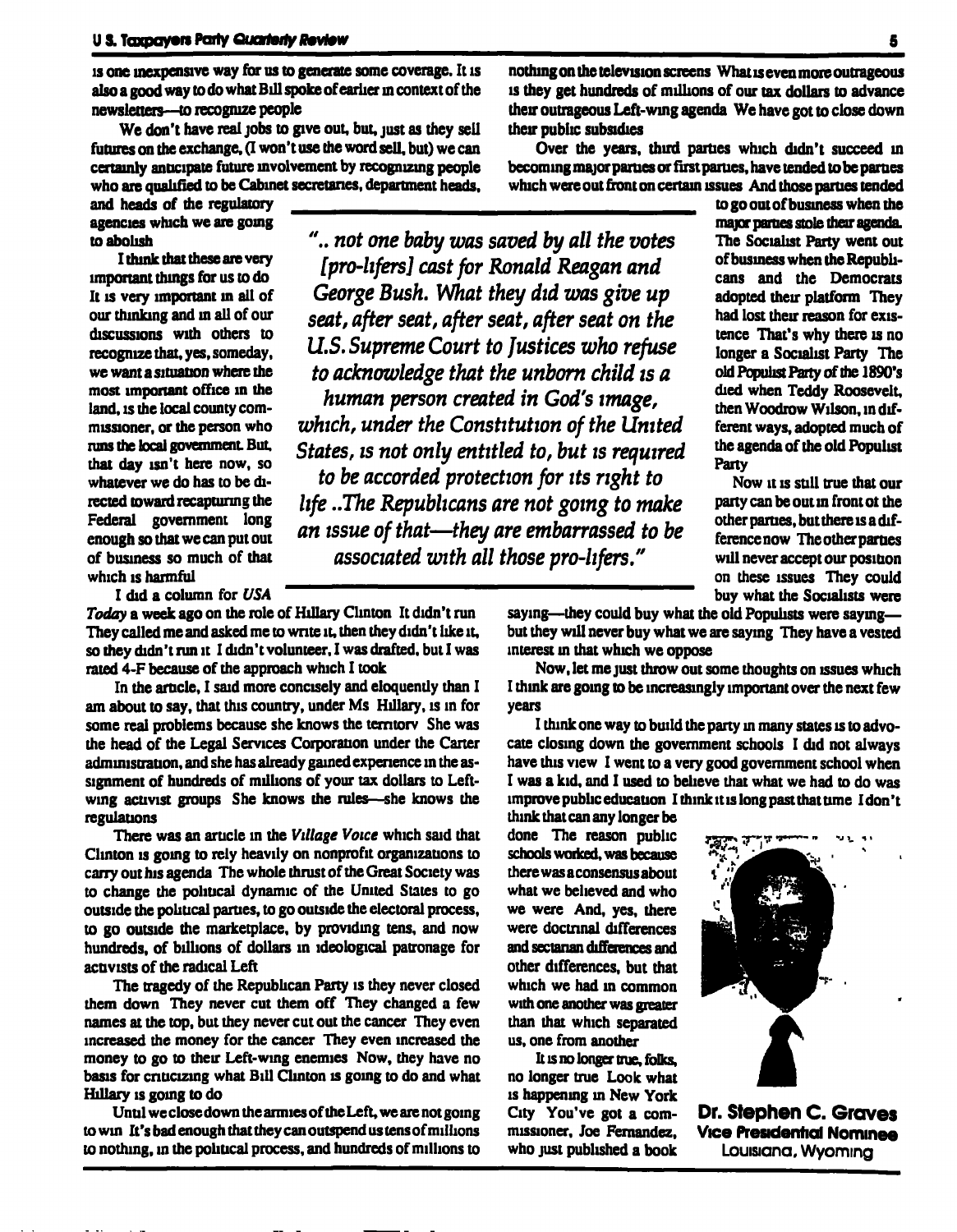about his youthful expenences as a drug addict, who has fired the duly elected school board members—these are elected school board members fired by the commissioner, because they objected to training first grade fads to believe that homosexuality is something of which they should approve

What we have today in government schools is a nationwide network of training academies for all that we oppose They are being trained in atheism and in humanism—they are being trained in sexual promiscuity—they are being trained to be citizens not of the UmtedStates of America, but ofaNew World Order, and it is beyond reform at this point, folks It is beyond reform

There are exceptions in this community or that There are things which we ought to do, that we ought to insist upon in terms of asserting our rights, but I know when I get my property tax bill and discover that most of the exorbitant sums which I pay in property taxes in Fairfax County, Virginia, are being assigned to subsidize an education bureaucracy which teaches children to mock all that I believe and hold dear, it makes my blood boil I think there are taxpayers, parents, and non-taxpayers all over America who, to the degree that they know what is being communicated in government schools today, are going to become increasingly outraged by what they see

That is one issue where both major parties are locked in At the nsk of offending some of you, let me say that vouchers are not the answer either Vouchers are a way of govemmentalizing private and Christian schools They are a way of making them subject

"...we can't make local government important again until we strip the Federlal government of the authority which it has unlawfully and illegitimately usurped."

to the "public policy" standards of the Federal government

Many well-intentioned conservatives are saying, "Oh, we can clean it up with vouchers " But that is not the way the courts are ruling—that is not what the bureaucrats are ruling The minute your Christian school—the minute your private school, parochial school, whatever, gets a voucher, it is a public institution And it may be less bad than those which are directly subsidized, but the time will come when it has to bend the knee and bow down the way the others do in terms of its hiring practices, in terms of its discipline, its teaching, its textbooks, and its curriculum We have to look at that.

Another big issue that the other side can't touch us on is the whole question of private property Private property is being assaulted in every conceivable way all over this country It used to be that we recognized that swamps bred mosquitoes, that earned disease, threatened our lives Today, swamps are Federally protected wetlands and if you try to get the vermin out of the backyard you can be sent to prison for violating some wetland regulation That is an assault on private property It's an assault on our God-given rights

I don't know anyone in the country who is not having his private property rights violated in some way by actions of Federal and state government, whether it's issues involving the Indian lands, or national parks, or Bureau of Land Management, or postal zoning, or grazing rights, or whatever it may be This is a big issue

I think just as the Christian Right rose up in the 1970's

because the IRS was assaulting the independence of Christian schools, just as the Right to Life movement rose up in response to Roe v Wade, many people will become politically active to defend their property rights

I think on most things our people are asleep I think on most things our people lend to be lazy They tend to say, "Well, we'll give them the benefit of the doubt they know more than we do we don't want to get involved unless we absolutely have to etc." But when things get bad enough, people will become involved and will become activated The question is how will they become activated. Will they respond to politicians who mouth slogans and offer them a glimmer of hope, or will they see that they have a political party which is consistently with them on these issues?

The homosexualization of the U S Armed Forces is another issue where the major parties will not provide the leadership There is a reason George Bush didn't use it in the campaign His administration's party was infested with homosexuals He didn't want to offend them They don't really believe that it's wrong The Republican elites believe that it is something to be tolerated, that it is not a moral issue

And don't count on the admirals and generals to fight this battle for us They work for the Commander-m-Chief Once the

Commander-in-Chief says "this is it," then that is it! Very few people graduate from West Point who are independent thinkers They may make Brigadier General, the way Al Knight did, but once they start showing signs of mdependence, they stop getting pro-

moted. That's why he is Brigadier General and not our Commander-m-Chief or Chairman of the Joint Chiefs, or whatever That's why there are a lot of other people, not as distinguished or capable as Al, but others I know many young men who dropped out of the service academies because they didn't want to be robots in the New World Order

The homosexualization of the Armed Forces is a clear and present danger to the security of the United States of America And it is the best thing the Soviets (or the ex-Soviets or reformed Communists) have going for them Once you have an Army infested with homosexuals, each year an escalating percentage of the Defense budget will go for the medical costs of those homosexuals who are afflicted with AIDS, and a diminishing proportion of your Defense budget will go to defend the United States of America It is a real issue—an issue that we have to be using and talking about

Another real issue is the New World Order Env are they moving fast They are on the fast track to the New World Order They are on the fast track to have U N commanders directing US troops, to have U S policy shaped, not by the Congress of the United States, but by the Security Council of the United Nations That's a fact' That's not a Bircher fantasy' It is a fact' IBS was nght when they warned about it It is a tact today We have to talk about these things

Alex Magnus was recently in the Soviet Union Anybody who thinks we no longer have anything to worry about from the Soviet Union should talk to Mr Magnus Their weapons are still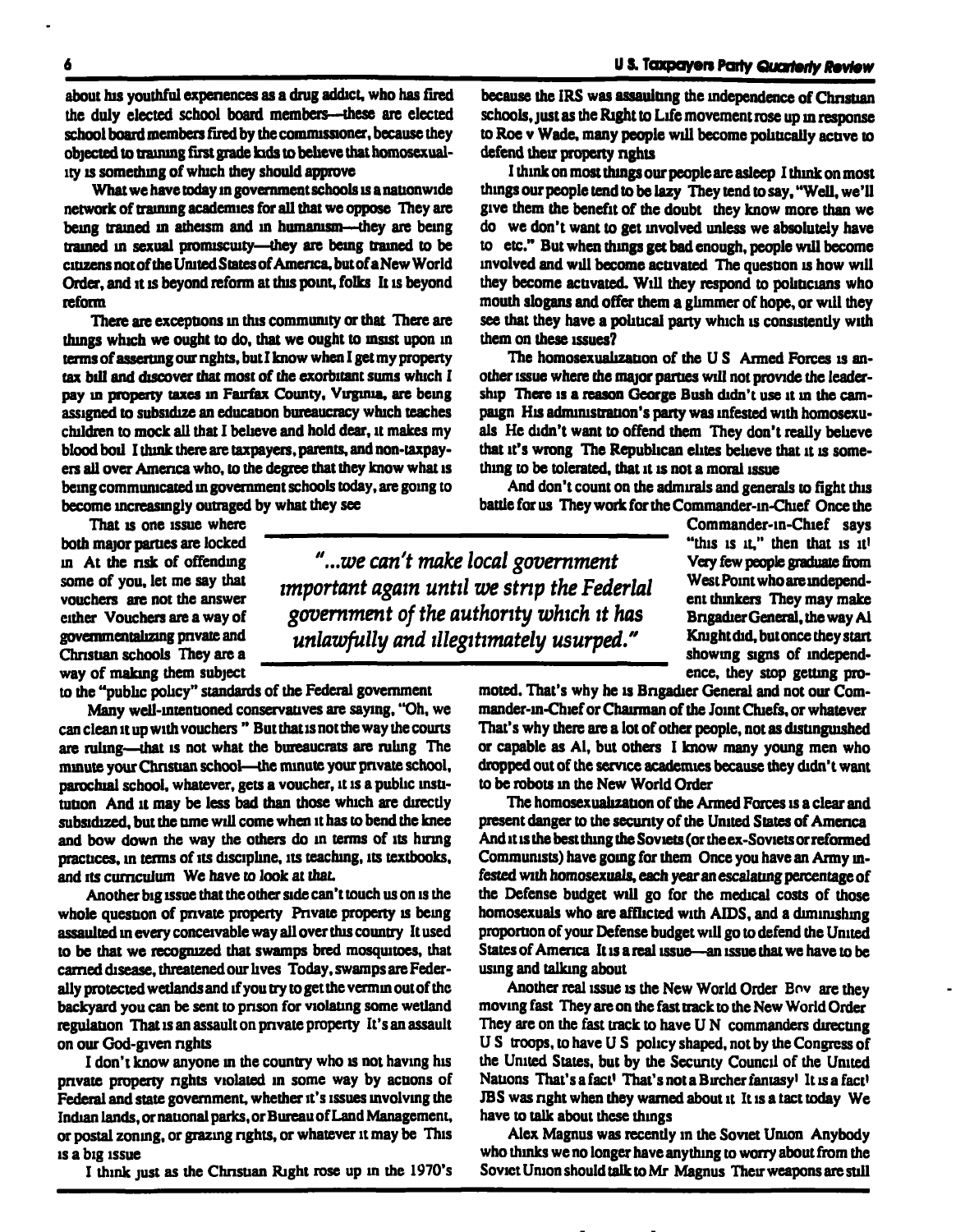aimed at us. They are still building them, still building those nuclear subs.

The treaties don't destroy their missiles—they have to take them out of their silos—if they wanted to—if they were observed—and if they didn't, there is no penalty, as a practical matter Those treaties give them special rights that they don't give us. We are being disarmed as a nation. The former Soviet Union is not being disarmed We are in the middle of the greatest 'sting' in the history of the world. And everyone of us could be blown up as a consequence of that 'sting'

Right after the elecoon, another thing Bush did was close down the COCOM restrictions, which limited the transfer of security-related technology to other countries The flood gates are open today, thanks to George Bush Phffft. Stroke of a pen<sup>1</sup> Not a word of opposition from elected leaders There are a couple ot exceptions here and there, Malcolm Wallop ot Wyoming and Sen Helms had a thing or two to say, but very, very little is being said about these things These are extraordinary outrages

On the abortion issue—I won't belabor it because we have spoken about it before But all those wonderful people in the Right to Life movement, someday have to wake up to the fact that not one baby was saved by all the votes they cast for Ronald<br>Reagan and George Bush Not

one baby was saved by it

What they did was give up seat, after seat, after seat, after seat on the U S Supreme Court to Jusuces who refused to ac-knowiedge that the unborn child is a human person created m God's image, which,

under the Constitution of the United States, is not only entitled to, but is required to be accorded protection for its right to life, or as Dan (Hansen) puts it, for its right to be born The Republicans are not going to make an issue of that—they are embarrassed to be associated with all those pro-lifers

There are so many issues, I could go on and on. so many of those we talked about in the campaign—the Fed, the IRS Clinton is going to be raising our xes over and over again, or trying to We have these issues but, again getting back to the main point, we need to have people who can be expert on these issues

All of us have to become experts to some degree Everyone of us should be careful newspaper readers, and should be well informed of what is going on But we also have to divide the labor We have to develop experts and specialists

We will not have our own think tanks I was at the 50th birthday party last week for Cal Thomas, who isa friend of mine and a columnist around the country I was seated at the birthday party next to a fellow who is in a high position at the Heritage Foundation I asked him what his budget was last year He said it was S19 million We are not going to get S19 million for anything, or S12 million or whatever it is We have to be realistic But what we do have is \$19 million worth of talent in people like David Funderburk, Emanuel McLittle. Al Knight, and some of the other great people who have become a pan of this etfon during the year

Let's give them portfolios Different people have different skills and different objectives So those are some things we need to do, I think, to make this a more viable operation in the future

I could say a lot more on the same subject, but I'm not going to belabor the point. The main thing we have to recognize is that there is nobody else out there but us If we get people to join us, it will be one at a time We are not going to see any mass conversions until we are verge of victory and people decide that it is fashionable We are going to get people one, by one, by one, by one. And we have to recognize that those single victones are important victories Don't discount them Don't diminish them

In order to get to the position where we take back our government, we've got to elect some people to something over the next four years That doesn't mean we have to elect majorities in a lot of districts It means that if we are able to take a special election here or there, or a legislative seat here or there, it gives us a degree of credibility, which makes it easier for us to get ballot position, easier for us to get media coverage. In my own political experience, I know that the greatest opportunity for a movement just getting started is the opportunity provided by a special election That is why I mentioned it several tunes today

As I close my remarks, let me justtalkaboutone experience I had when I was trying to be elected Chairman of the Republican Party of Boston in 1964

In 1963. in a 10 to 1 Democratic district. Ward 21 in Can Party of Boston in 1964<br>
In 1963, in a 10 to 1 Democratic district, Ward 21 in<br>
Brighton, Massachusetts,<br>
where I grew in there was a

"You don't win oy playing defense. You don't even win by having the right ideas. You win by having a will to victory and a strategy to implement that victory."

where I grew up, there was a Democratic legislator by the name of Bill Joyce Bill Joyce sometimes hit the bottle a little too much He had the misfortune of hitting the bottle too much on an evening when he was driving over the Boston

University Bridge Now the bridge was fine, but Mr Joyce had to stop the car in order to attend to some personal matters When he stepped outside the car to attend to those personal matters, because he was not fully alert, he fell to his death in the Charles River at the bottom of the Boston University Bndge That created a special election Now Ward 21 happened to be a ward in which the local Republican leadership was hostile to my candidacy They wanted to do everything they could to prevent me from being elected Chairman of the Republican City Committee of Boston

Generally, they just went through the motions whenever there was an election of any kind They put up the Chairman of the Committee to be the Republican nominee from the legislative district Normally. I would not have had the resources to get involved in it, but, as it turned out, a fellow who had been a classmate of mine in college, was attending Harvard Law School and he happened to be living in thatdistnct He had marned and he, his wife, and his child had an apart-



Hon. Robert E. Tlsch Vice Presidential Nominee **Michigan**